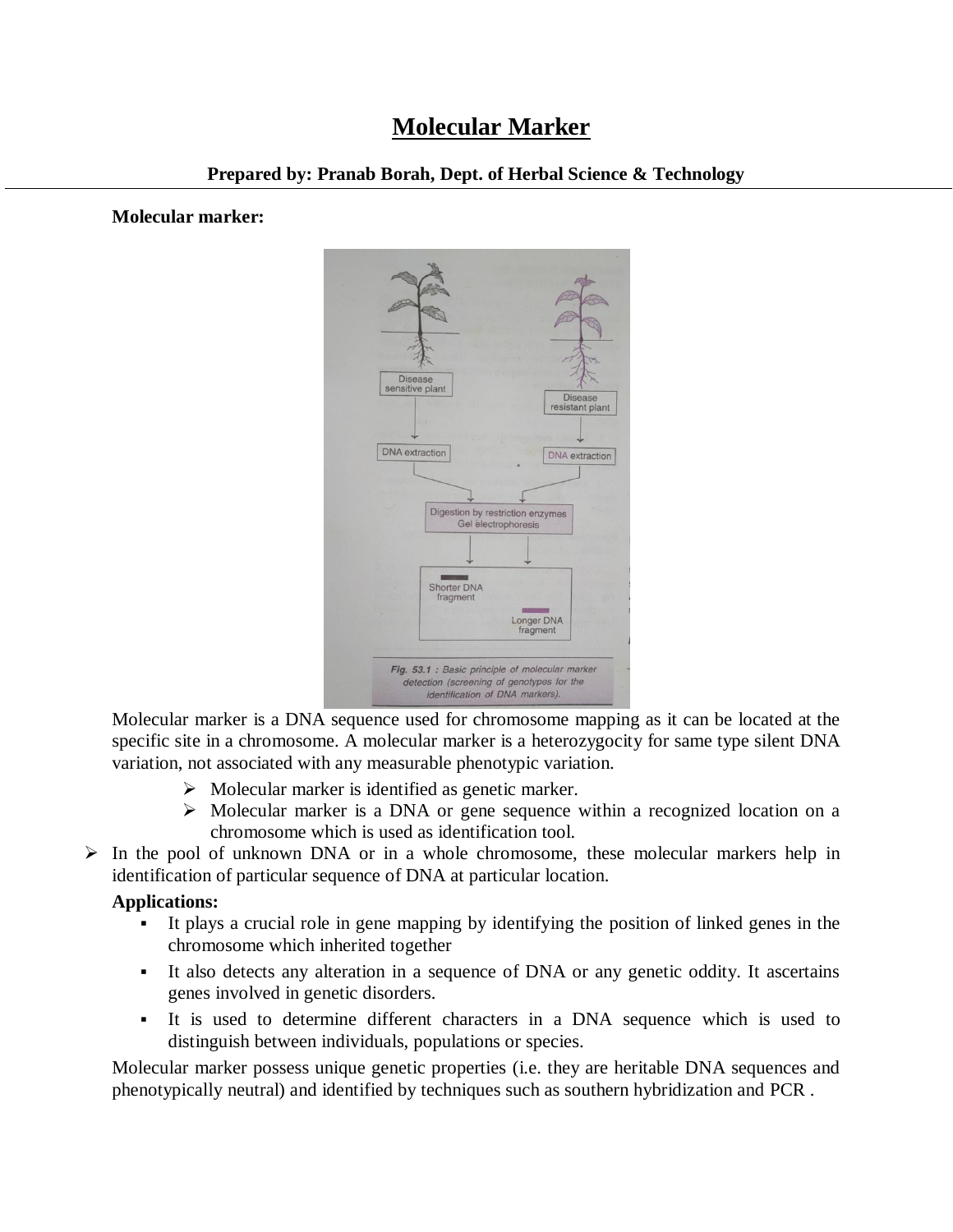- **PCR based genetic markers**: **RAPD** (Random Amplified Polymorphic DNA), **AFLP** (Amplified Fragment Length Polymorphism), **SSR** (Simple Sequence Repeat), **STR** (Single Tendem Repeats), **VNTR** (Variable Number Tendem Repeat), **STS** (Sequence Tag Size), **SNP** (Single Nucleotide Polymorphism), **EST** (Expressed Sequence Tagged)
- **Hybridization based genetic markers**: RFLP (Restriction Fragment Length Polymorphism)

Molecular markers also can be classified as-

- **1 st generation markers** (at the time of 1980-1990): RFLP, RAPD
- **2 nd generation markers** (1990-2000): AFLP, SSR, STR, VNTR, STS
- **3 rd generation markers** (After 2000): SNP, EST

#### **Quality for a good genetic marker:**

Molecular marker must possess the following desirable properties-

- It must be polymorphic so that diversity must be measured.
- It should be evenly distributed throughout the genome.
- It should be easily and fast detected.
- It must distinguish the homozygotes and heterozygotes.

## **1. Random Amplified Polymorphic DNA (RAPD):**

- RAPD was developed by Welsh and McClelland along with Williams in 1990.
- It is pronounced as 'rapid'.
- It is based on PCR assay and it doesn't need require any prior sequencing of DNA.
- This procedure uses short arbitrary primer of 8-12 bp that randomly amplifies the region of DNA.
- This primer serves as both forward and reverse primer.
- This reaction proceeds when a single primer anneals to the genomic DNA at two distinct sites on the complementary strand of DNA template.
- The amplification of segment of DNA depends on the positions complimentary to the primers' sequence.
- The fragments obtained from RAPD are between 0.2 to 5.0kb and can be viewed by using agarose gel electrophoresis stained by ethidium bromide or with the help of polyacrylamide gel electrophoresis.
- If any mutation occurs in the primer binding region then no any PCR product will be produced, yielding a distinct pattern of amplified DNA segments on the gel.

#### **Application:**

- Distinct pattern of amplification is seen in different samples. This is why RAPD can be used for studying polymorphism.
- RAPD is applicable for the mapping of genome, analyzing linkage, and individual specific genotyping.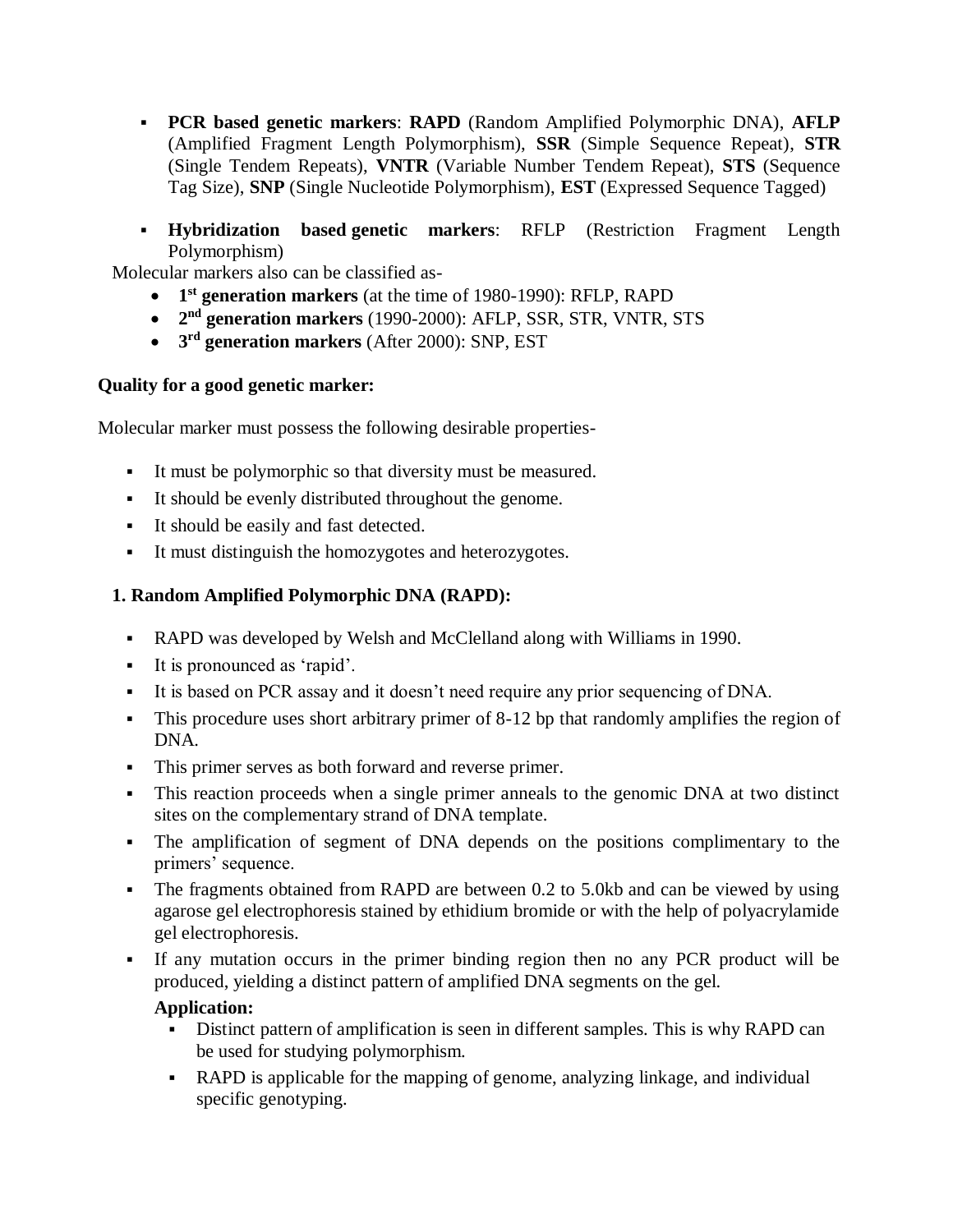- RAPD markers are dominant in nature so it has restrictions for mapping purpose.
- RAPD is strictly laboratory dependent so it requires sensitivity.
- **Demerits:**
	- It has demerits as poor reproducibility, yields faint products, problems occur in band scoring.



# **2. Restriction Fragment Length Polymorphism (RFLP):**

- It was one of the first methods used for the analysis of DNA in various fields such as forensic science.
- It is a hybridization based technique.
- It was invented by **Alec Jeffreys,** an English scientist in 1984 during his research in genetic diseases.
- RFLP uses particular restriction endonuclease enzymes that cut at its specific site yielding fragments of various lengths along with the fragment of interest.
- The length of the distinct fragments is determined by using blotting, now replaced with sequencing.
- RFLP markers are largely locus-specific and are co-dominant in nature due to the nature of restriction endonuclease used.
- **Applications:**
	- RFLP was one of the first techniques applied for genetic fingerprinting/profiling.
	- It is used for identification of inherited diseases, carrier of that diseases, genetic mapping, and heterozygous detection.
	- The molecular basis of the RFLP is that any point mutations as such deletions, substitutions and insertions or alterations like duplications, inversions within the genome can eliminate or form new restriction sites. These alterations in genome can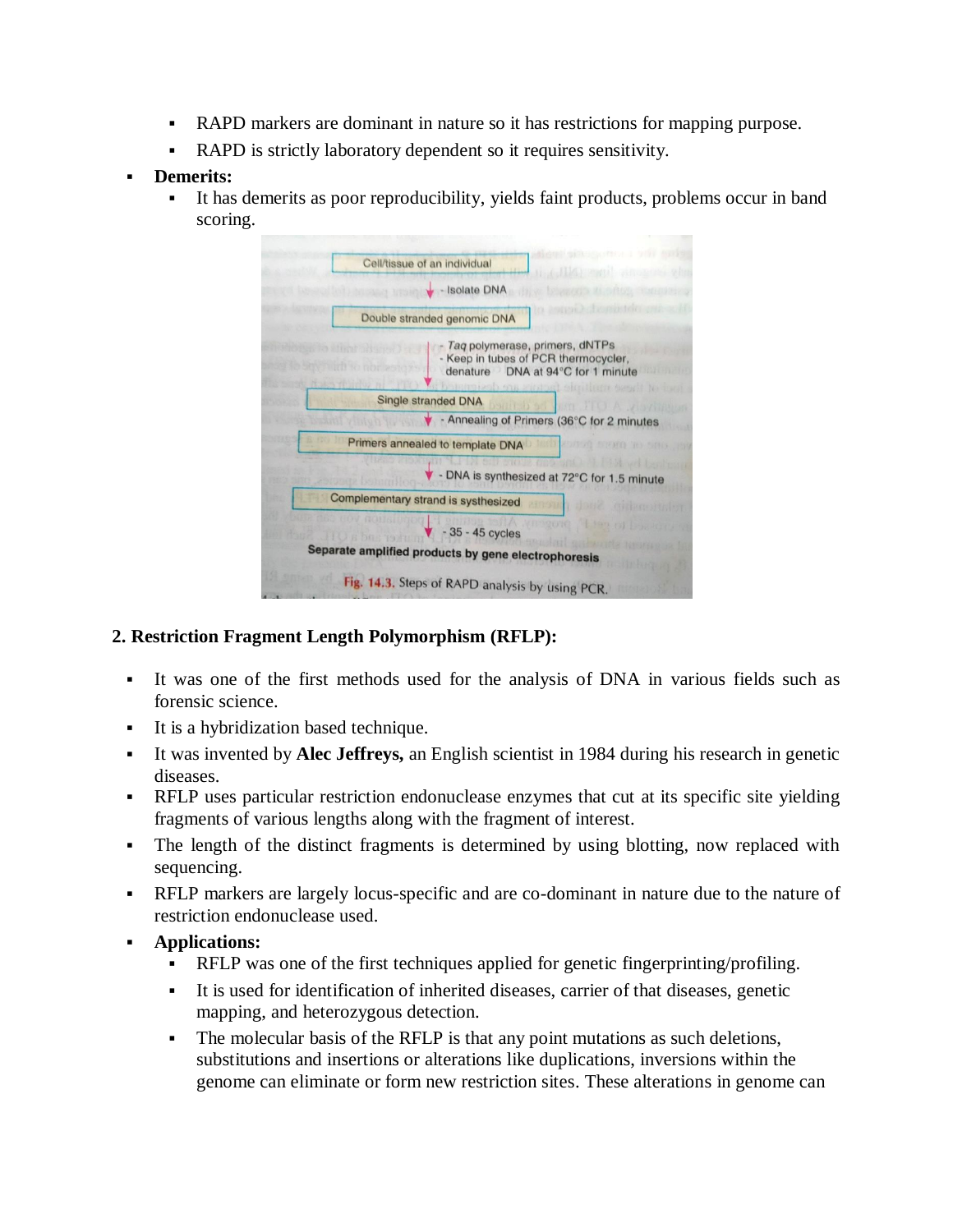be detected by analyzing fragments of variable length, digested with restriction endonuclease enzyme

- **Demerits:**
	- requires relatively large DNA sample
	- **a** laborious and tedious process
	- sensitivity and more precautions for contamination required



# **3. Amplified Fragment Length Polymorphism (AFLP):**

- Zabeau and Vos invented the AFLP technique in 1993.
- AFLP was originally developed by the KeyGene in 1990.
- It is a PCR based technique for fingerprinting. It includes both PCR and RFLP.
- The basis of AFLP is the amplification of selected fragments followed by restriction digestion of whole genomic DNA of specific organism.
- The steps for the AFLP are as follows: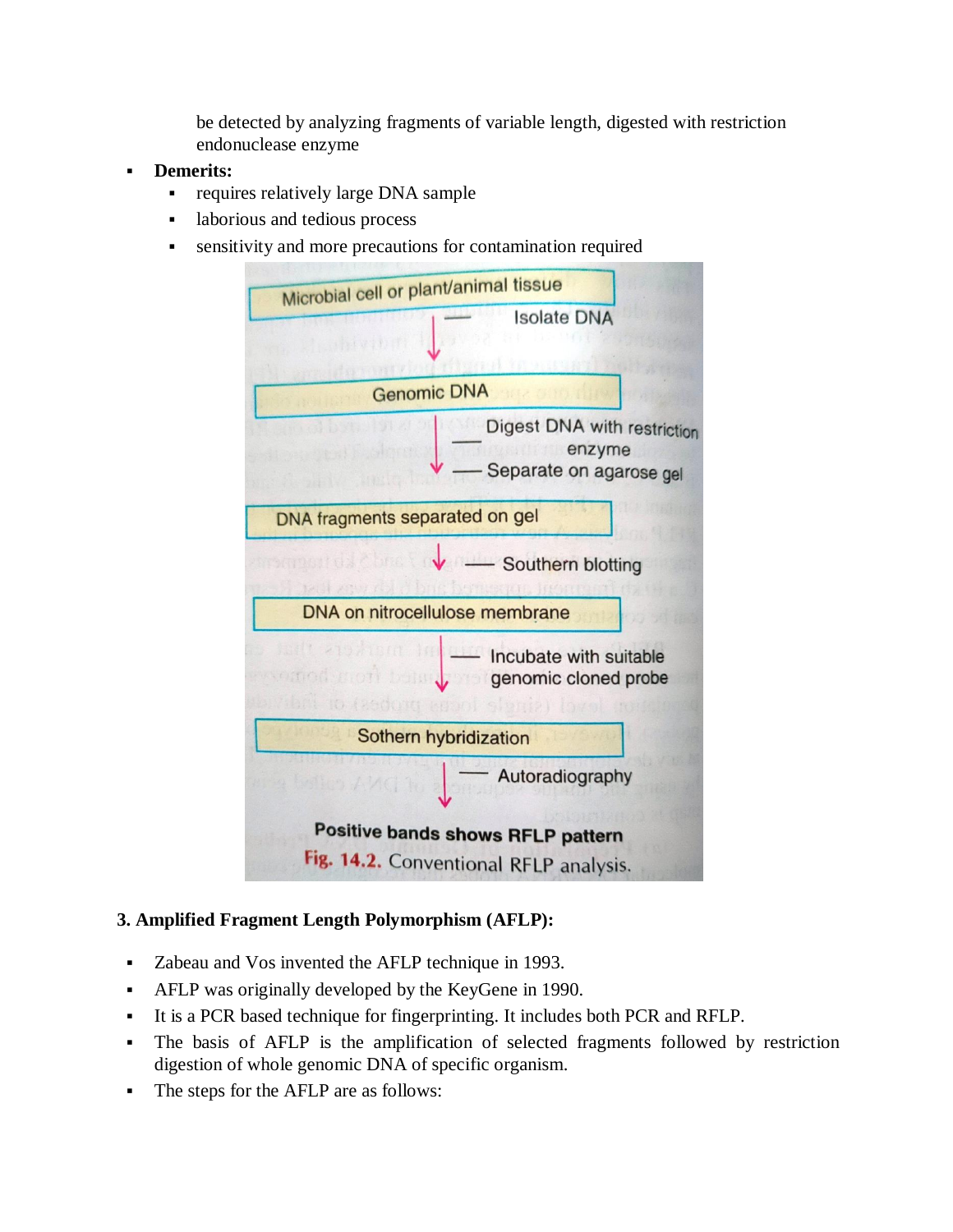- DNA extraction and its restriction digestion followed by ligation with the short adaptor sequences.
- Amplification of restricted fragments by PCR
- Analysis of results in gel electrophoresis or PAGE followed by autoradiography.
- **Applications:**
	- AFLP has its ability for rapid generation of marker fragments for any organism without prior sequencing of DNA is required.
	- Also, it needs only small fragments of starting template DNA relative to RAPD and ISSR (inter-simple sequence repeats) and has much higher reproducibility.
	- AFLP is largely used for crop improvement programs, parentage and genomic interpretation of various crop species.

#### **Demerits:**

AFLP require large DNA samples and require purification



#### **4. Inter Simple Sequence Repeat (ISSR) markers:**

Inter simple sequence repeat (ISSR) technique is PCR based method.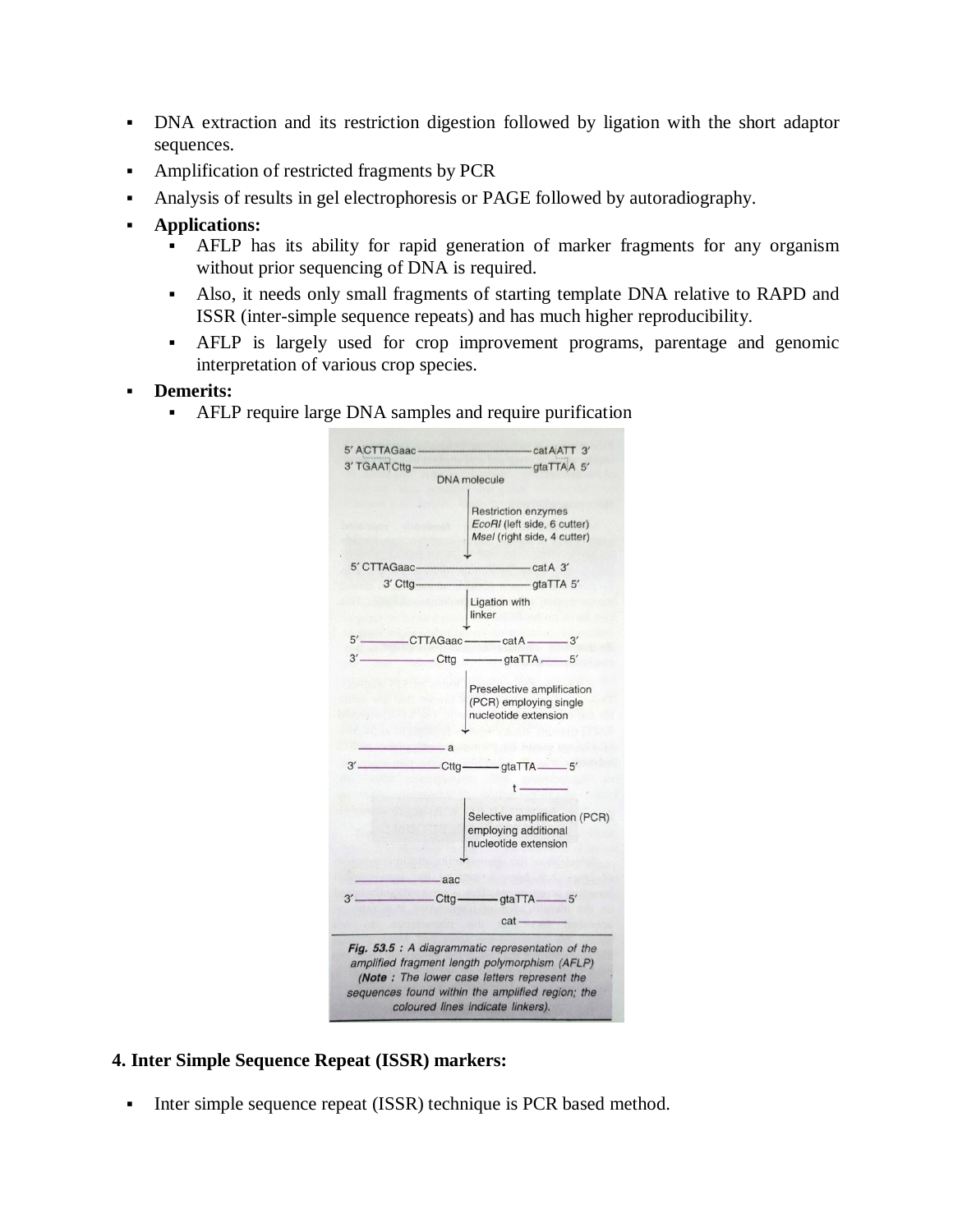- It was reported by Ztetikiewicz et al. in 1994.
- The ISSR markers are developed by PCR amplification of DNA segments between 2 similar microsatellites repeat regions by use of single primer consisting of microsatellite core regions.
- The primers can be usually 16-25 bp long, and unattached or attached at 3' or 5' end.
- **Applications:**
	- It is simple, rapid and economical like the RAPD technique and has higher reproducibility compared to RAPD because of longer primer length.
	- ISSR doesn't require previous knowledge of genome for analysis and is highly polymorphic marker.
	- ISSR are used for identification of genetic diversity, phylogenetic analysis, to detect proximity of cultivars and to determine somaclonal variations in plants.
	- Due to the simple set up of ISSR, it is applicable for studying gene mapping, gene tagging, distinct strain identification, and parental recognition.
- **Demerits:**
	- ISSR has less reproducibility and non-homology of identical sized fragments due to multi locus feature.

# **5. Microsatellites or simple sequence length polymorphisms (SSLPs):**

- Microsatellite was termed by Jeffery et al. in 1985.
- Microsatellites or simple sequence repeated (SSR) loci are PCR based markers which needs previous knowledge of gene sequence.
- In literature it is referred to as **variable number of tandem repeats (VNTRs)** or **simple sequence length polymorphisms (SSLPs**) or **sequence tagged microsatellites (STMS).**
- They are dispersed throughout the nuclear genomes in eukaryotes and to a few extents in prokaryotes.
- Microsatellite primers are short tandem repeats (STRs), or simple sequence repeats (SSRs), having 1-6 base pair long sequences repeated several times.
- Usually microsatellites are repeated less than 100 times.
- Microsatellites can be recognized by constructing a small-insert genomic library followed by screening of library and sequencing of positive clones.
- Microsatellites are used as markers for studying gene mapping, closeness among the species, and population genetics.
- The amplification of tandem arrays followed by visualization in gel helps to detect variation in DNA length.
- The main cause for the variation in DNA length is polymerase diminution during DNA replication, or slipped strand mispairing.
- **Applications:**
	- Microsatellite consists of co-dominance of alleles and requires low quantities of DNA templates.
	- It has high reproducibility and is economical in nature.